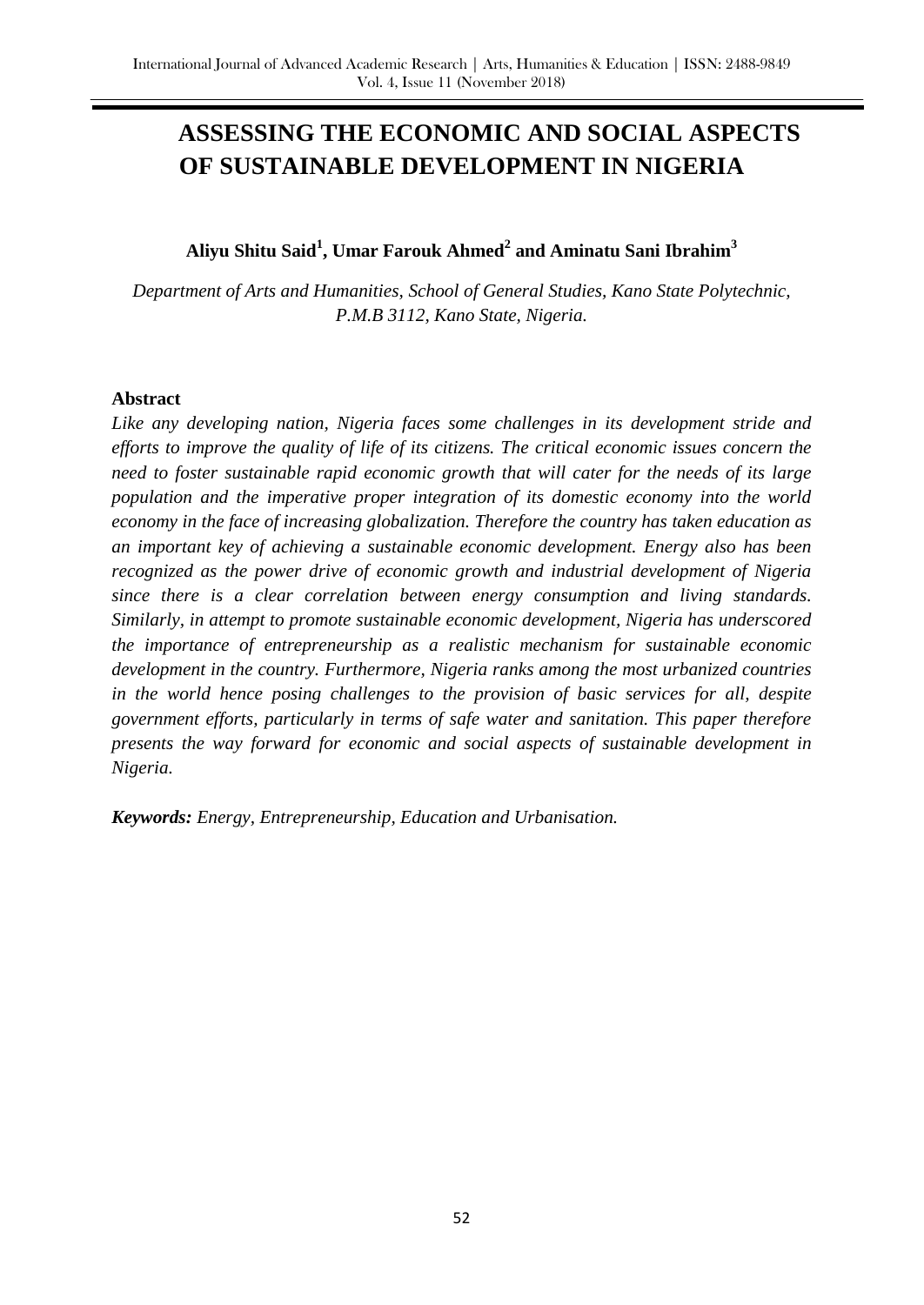#### **1. Introduction**

The most interesting aspect of sustainable economic and social development is the fact that it puts in to consideration the present conditions of people as well as not compromising those that come later. Therefore, the concept of sustainable economic and social development remains the modern parameter of measuring development. The Bruntland Commission (1987) defined sustainable development as ''the development that meets the needs of the present without compromising the ability of the future generations to meet their own needs." Economic sustainability in Nigeria is maintaining and sustaining a high real growth rate of the economy to achieve a sustainable economic development. For instance, Nigeria's economy performed reasonably well in the 1960s and early 1970s but did poorly in the following two decades. However, since the late 1990s, the economy has picked up. But the recovery's sustainability is fragile for two reasons. First, strong domestic savings do not underpin it. Second, Nigeria's economy remains vulnerable to outside shocks.

Despite the contributions of international multinational, bilateral and nongovernmental organizations to the development strides in Nigeria, it appears that the more assistance the country gets the higher the poverty, unemployment and conflict levels. The country's population is growing at geometrical progression without corresponding growth in basic infrastructure and social amenities such as electricity, good roads, potable water, health, educational facilities. The real sector of the economy is comatose with low capacity utilization in the industrial sector, underdevelopment in agricultural sector and ailing transport sector. The cities are congested due to high rural-urban migration and poor urban planning and most citizens who could no longer bear the congestion associated discomforts had either legally migrated to developed countries or sought asylum. Analysts have been asking what had happened to resources generated from oil and gas productions as well as the financial assistance from many international organizations to Nigeria.

The implications of sustainable developmental challenge in Nigeria are diverse socioeconomic problems. This paper examines the economic and social aspects of sustainable development in Nigeria.

# **2. Literature Review**

# **2.1 Economic Aspects of Sustainable Development in Nigeria**

Economists have since focused on viewing the economy and the environment as a single interlinked system with a unified valuation methodology. Intergenerational equity can be incorporated into this approach, as has become common in economic valuations of climate change economics. Ruling out discrimination against future generations and allowing for the possibility of renewable alternatives to petrochemicals and other non-renewable resources, efficient policies are compatible with increasing human welfare, eventually reaching a golden-rule steady state. Thus the three pillars of sustainable development are interlinkages, intergenerational equity, and dynamic efficiency. Economic Sustainability Agenda 21 of UNESCO Convention on the Protection and Promotion of the Diversity of Cultural Expressions (2005) clearly identified information, integration, and participation as key building blocks to help countries achieve development that recognizes these interdependent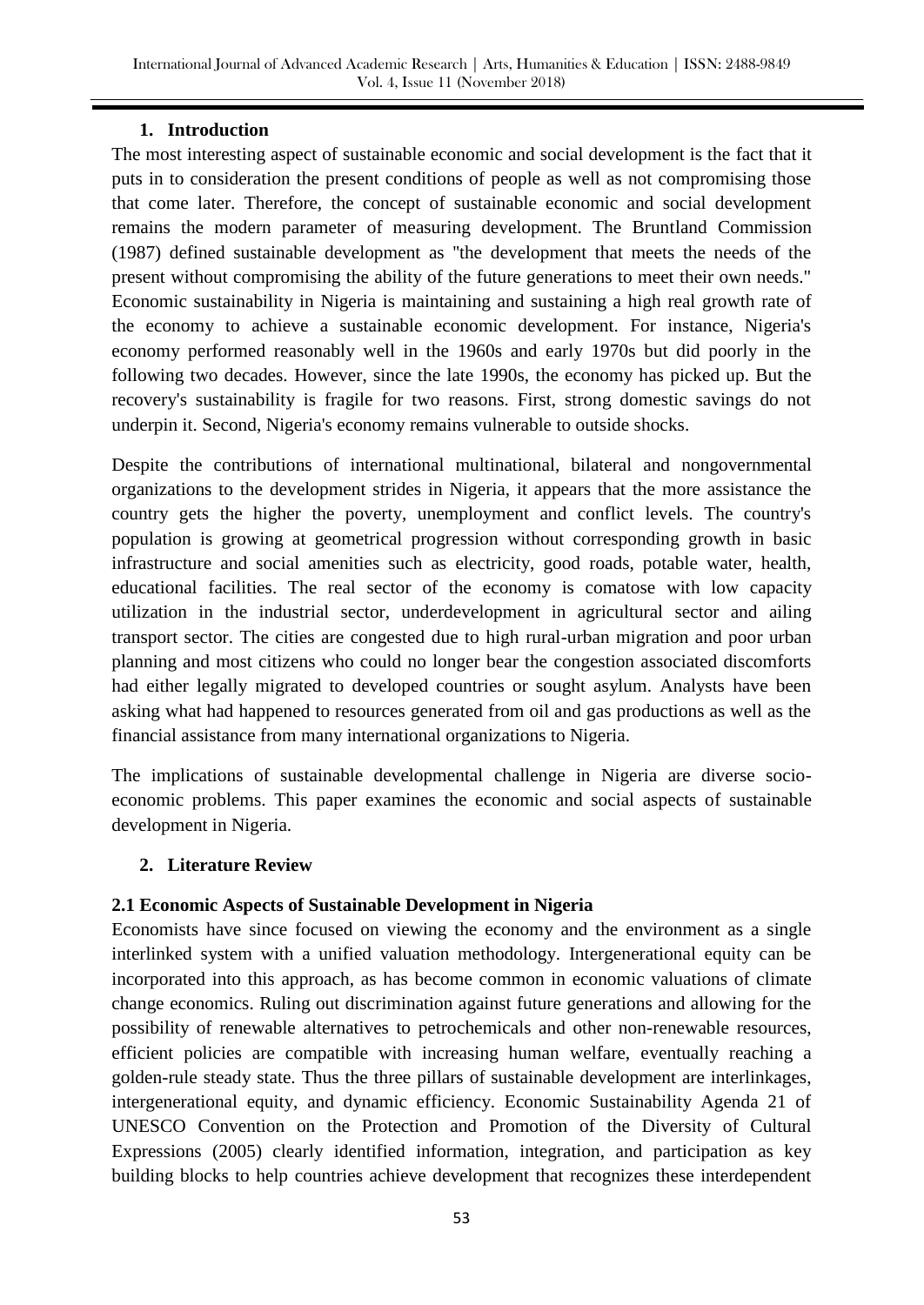pillars. It emphasizes that in sustainable development everyone is a user and provider of information. It stresses the need to change from old sector-centered ways of doing business to new approaches that involve cross-sectoral coordination and the integration of environmental and social concerns into all development processes. The economic sustainable development reviewed in this paper shall include energy and entrepreneurship.

#### **2.1.1 Energy**

Energy is the power drive of economic growth and industrial development of any society, there is a clear correlation between energy consumption and living standards. The availability and consumption of energy is an index of prosperity on any nation. Nigerian's energy need is on the increase, and her increasing population is not balanced by adequate energy development. Nigeria needs more energy to meet the rising demand of energy, due to population increase, inevitable industrialization, more agriculture production and improving the standards. However, there are challenges due to economic, social, technical and political barriers. The challenges have to be overcome if energy development technologies are to be deployed to make a meaningful impact on the energy mix in the nation which of course would promote sustainable economic development.

In addition to the above, today Nigeria does not have government regulation in place to clearly define energy efficiency standards, the use of alternative and renewable energy, or even integrated energy resource planning. In fact, the rational use of energy is not covered by any of the country's laws, which is the most important constraint. As part of the steps to alleviate Nigeria's energy crisis, there are several ongoing projects like the electricity sector reform, licensing of private refineries and other energy sector reform projects aimed at increasing energy supply. However, as aptly indicated by the Director General of the nation's Energy Commission, these are half-measured approaches, which do not adequately consider the opportunities and potentials that arise from efficient energy use. According to him, "only integrated resource planning strategies which consider both the supply-side and demand-side management can be considered sustainable. This requires a fundamental switch from strategies that focus on conventional supply-expansion to those that give greater emphasis to energy end-use efficiency improvement."

Nigeria's inefficient energy production and consumption gives it the potential to achieve significant gains in energy efficiency. Furthermore, Nigeria possesses great potential for the development of hydropower, solar energy and other renewable energy resources as well as the natural gas, all of which are distributed throughout the region, yet, so many remains to be done to harness these efficient energy resources. Although there are a few pilot projects geared towards increasing energy efficiency, there is undeniably, a huge disinterest in energy efficiency matters at the federal government level, where it could make great impact. Finally, there is no doubt that a business as usual or half-hearted approach is not the way forward for Nigeria. The present energy crisis and projected energy demand growth make it imperative for Nigeria as a whole to inculcate the culture of rational energy use through the development and implementation of both national and regional energy efficiency policies.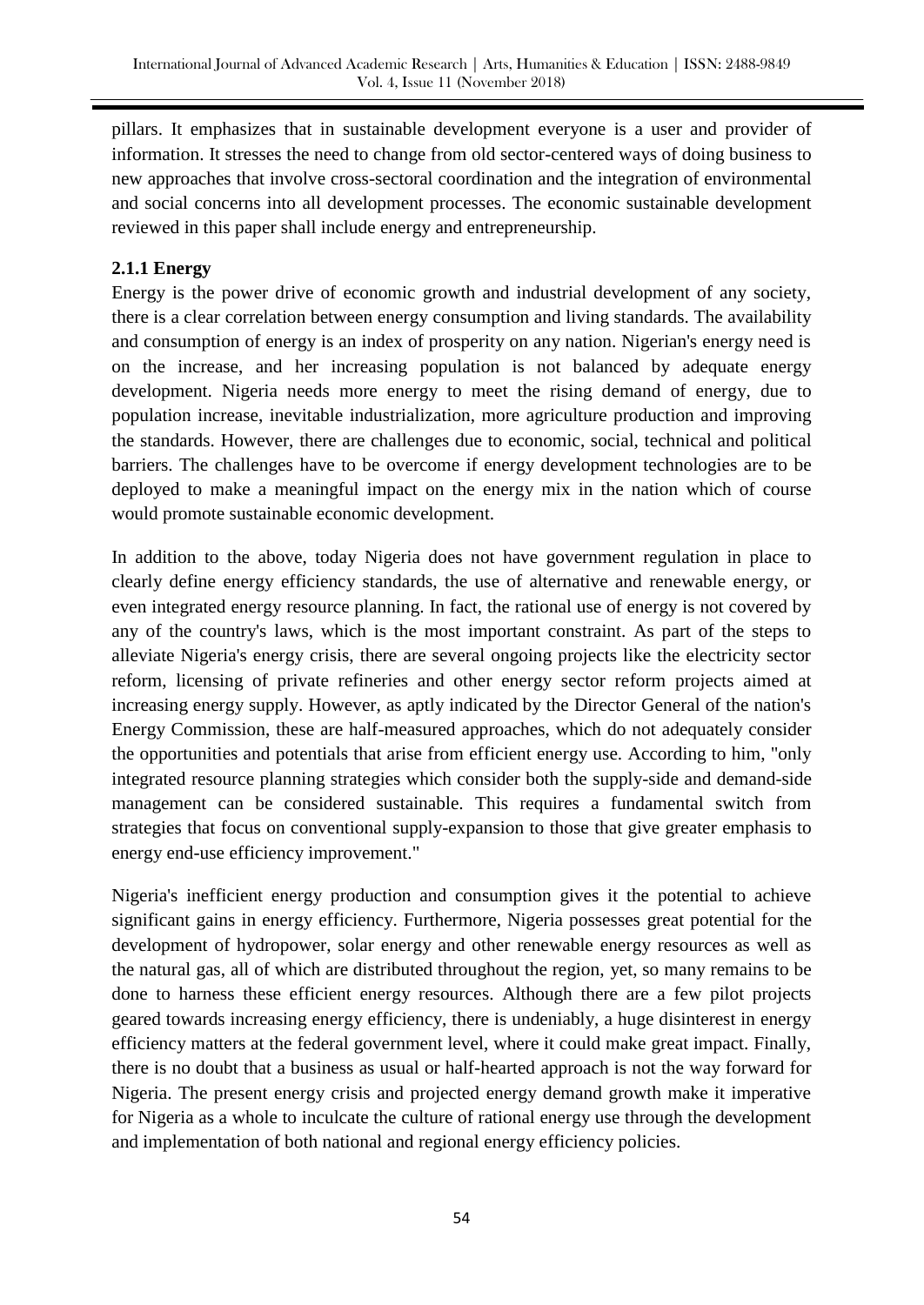# **2.1.2 Entrepreneurship**

Entrepreneurship in Nigeria started when people in the villages and farming communities produced more products than they needed, as such; they had to exchange these surpluses with those who needed them within their immediate and neighbouring communities. The exchange of goods for goods or services was based on trade by barter initially, until commodity money was developed and used. The socio-economic impact of entrepreneurship on the sustainable economic development of the Nigerian economy is difficult to accurately measure or estimate, but it is believed to be highly dynamic and significant. This is the reason why several studies have estimated that between 45 and 60 percent of the urban labour force work for small private enterprises or what is otherwise called small businesses. These same studies also suggest that entrepreneurship has been beneficial because the Nigerian private sector comprising of small and medium enterprises provides diverse employment opportunities for 50 percent of the country's population and 50 percent of its industrial output.

Nigeria despite its abundant natural and human resources is unfortunately faced with some challenges which in the recent years have surged appreciably and cause serious set-backs to entrepreneurship development. With specific reference to the SMEs, they are faced frequently with harassment from the government officials who extort money from their already small businesses. In addition, there is paucity of infrastructure including bad roads, water shortage, erratic supply of electricity, and poor telecommunication system. Added to the above discouraging challenges is the difficulty in accessing bank credits, but the most serious and damaging problem threatening the state of entrepreneurship in Nigeria is a lack of government interest and support for micro, small enterprises.

# **2.2 Social Aspects of Sustainable Development in Nigeria**

Social sustainability encompasses human rights, labor rights, and corporate governance. Social sustainability is the idea that future generations should have the same or greater access to social resources as the current generation ("inter-generational equity"). While there should also be equal access to social resources within the current generation ("intra-generational equity"). Social resources include ideas as broad as other cultures and basic human rights. Also we can speak of Sustainable Human Development that can be seen as development that promotes the capabilities of present people without compromising capabilities of future generations. In the human development paradigm, environment and natural resources should constitute a means of achieving better standards of living just as income represents a means of increasing social expenditure and, in the end, well-being.

Social sustainability entails continuous improvement in the social well-being and quality of life. It focuses on social and human development indicators. The following are the indicators of social aspects of development: the percentage of a population living below the poverty line, adult literacy rate, primary and secondary school enrolments, percentage of population with access to improved sanitation, and percentage of population with access to safe water. This paper looks at two social aspects of development in details, that is: education and urbanization.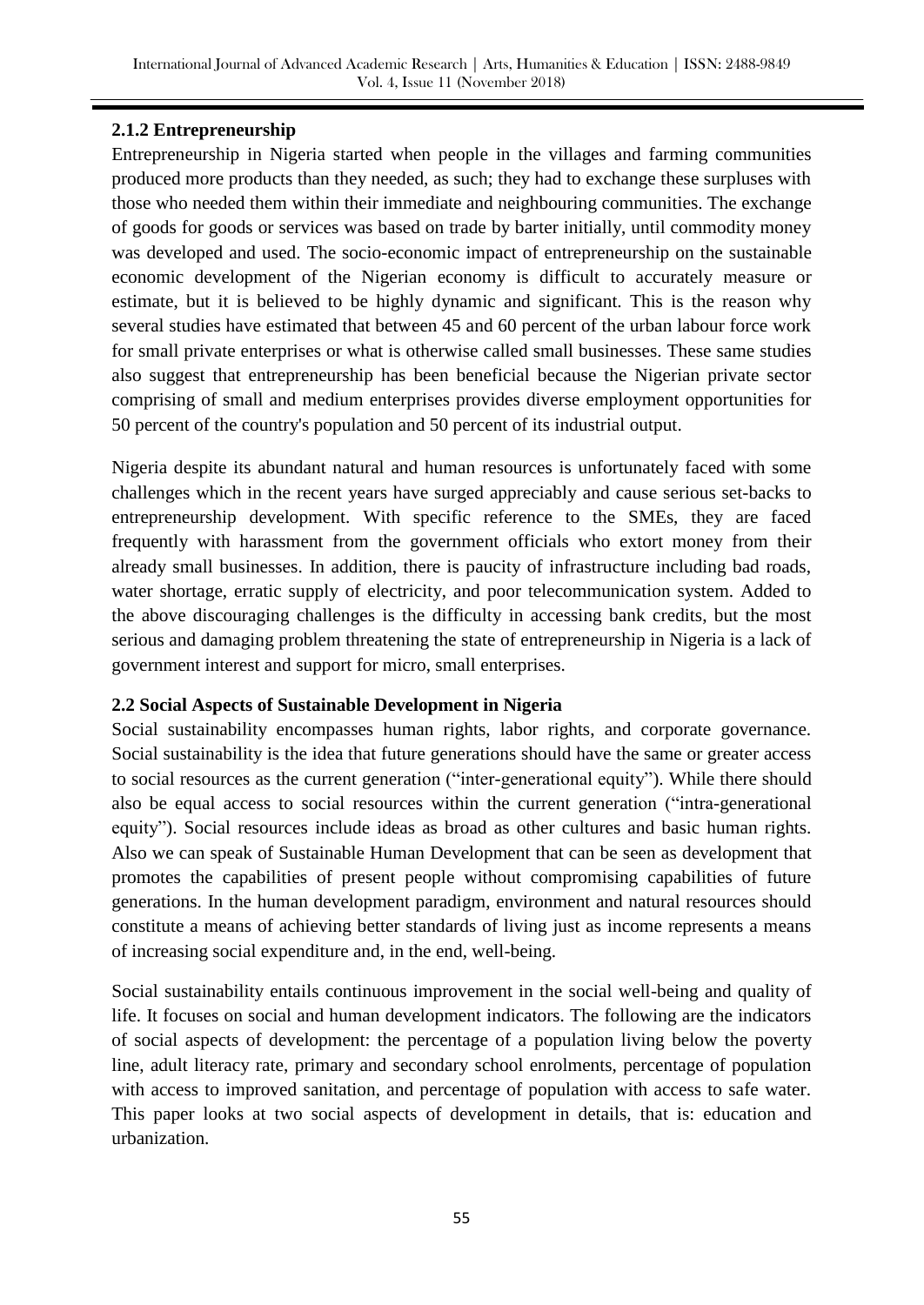# **2.2.1 Education**

Technical and Vocational Education and Training (TVET) have been recognized in the world over as tools for empowering people, especially the youth, for sustainable livelihood and social-economic development. The United Nations Educational, Scientific and Cultural Organization (UNESCO) and the International Labour Organization (ILO) recommendations of 2000 on technical and vocational education and training for the twenty-first century, defined TVET as those aspects of education process involving, in addition, to general education, the study of technologies and related sciences, and the acquisition of practical skills, attitudes, understanding and knowledge relating to occupations in various sectors of economic and social life.

The development of technical and vocational skills is vital to economic development for two important reasons. First, technical and vocational skills are needed for enterprise productivity and profitability, as well as for national productivity and wealth creation. Without the necessary technical skills, enterprise and national growth can be seriously hobbled. Technological innovation and economic growth fuel the demand for skilled workers. The need for technical and vocational skills is increasing because of a convergence of factors technological change, changes in work organization, growing economic openness and competitiveness, and capital deepening (increasing capital per worker). The second reason for the development of technical and vocational skills is because it is essential for individual prosperity. Skills enable the individual to increase productivity and income. This is especially important for those who are seeking out a living in the informal sector of the economy. Today in Nigeria, population growth and urbanization; poverty and lack of income generating capacity and failure of graduates from schools system to secure employment clearly highlights the importance of career development which is achievable through TVET. To enable those still in post- secondary schools to be relevant to the world of work as well as to draw the majority of jobless people out of the unemployment market, there is need to reposition TVET as the best means to improve economic opportunities for the teaming youths which will eventually enhance economic development of Nigeria.

Although capacity development initiative in technical education had been done through the introduction of related courses in colleges, polytechnics and universities, some challenges are still present which if not addressed may militate against the use of TVET as a driver of sustainable economic development. These are negative perception of TVET as career path for less academically endowed, discrimination against graduates of technical institutions, lack of linkage between formal and non-formal TVET, poor implementation of staff development training policy, insufficient laboratory and workshop equipments, low enrollment in technical schools, absence of partnership between training institutions and industry, societal respect for the "scholars" and disdain for "mechanics" and mismatch between training and labour market needs.

# **2.2.2 Urbanization**

Nigeria as a nation has been experiencing an accelerated shift of her populations from rural to urban areas. This rapid rate of urbanization has engendered several challenges and problems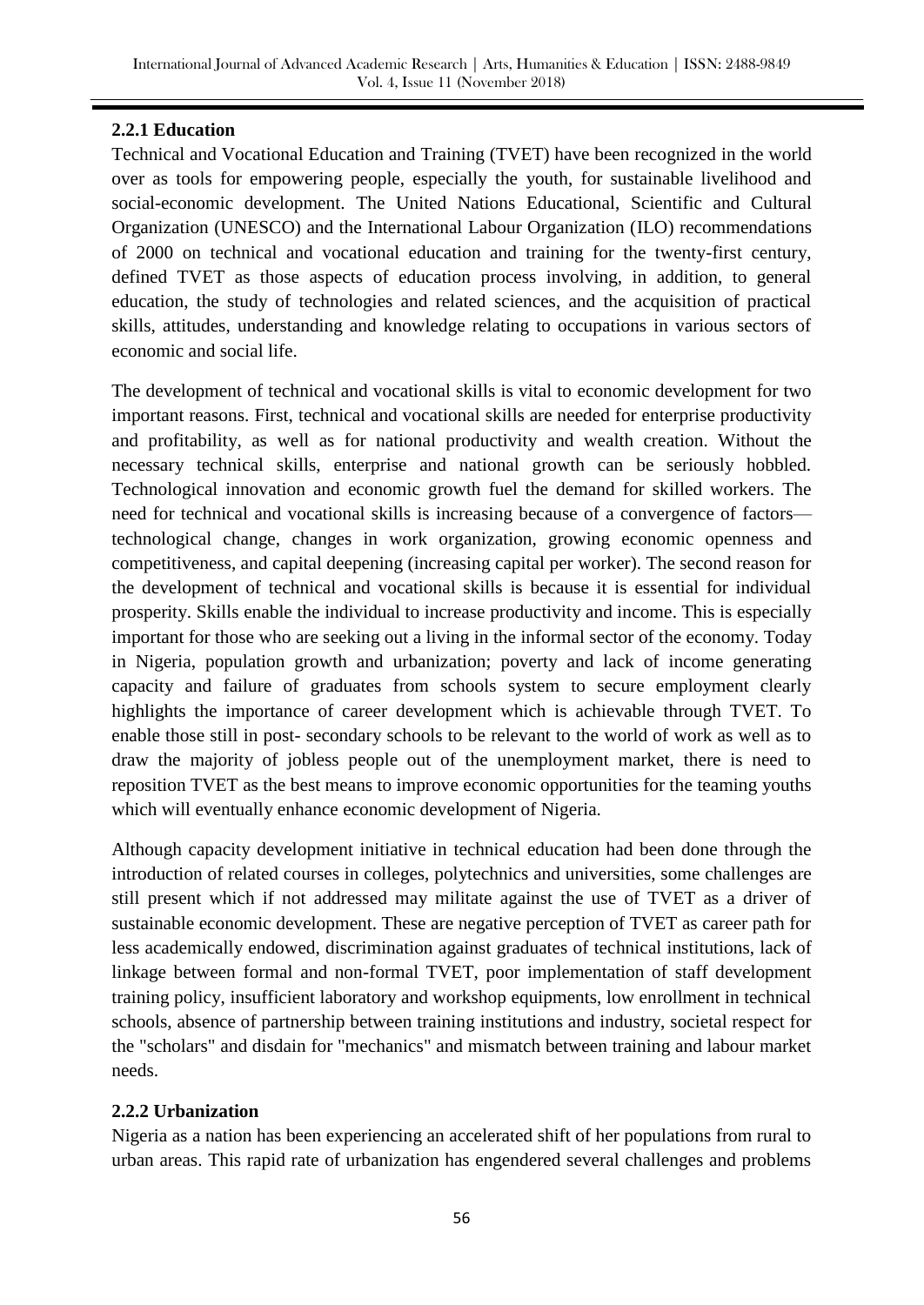similar to situations in other parts of the world. The problems identified in Agenda 2 are prevalent in Nigeria. Today's Nigerian cities are typified by substandard and inadequate housing, slums, and lack of infrastructure, transportation problems, low productivity, poverty, crime and juvenile delinquency. Urbanization is the root cause of the high rates of environmental degradation, pollution and social delinquency.

Urban development problems in Nigeria could be viewed from both socio-economic and environmental perspectives. Increase in the urban population has resulted in the proliferation of slums and informal peril-urban settlements otherwise known as shantytowns. The shantytowns are deprived settlements characterized by excessive residential densities, largely uninhabitable housing and the absence of sanitation, basic infrastructure and social services. They harbor migrants from the rural areas who are unable to fit into the economy of the city and so tend to find solace in informal activities and crime. The proliferation of these shantytowns results in the unwieldy expansion of the urban centers which poses a major planning problem as provision and management of roads, drainage and sewage systems among other infrastructure proves very difficult. Furthermore, shanty towns, a consequent of urbanization, cause increases in the incidence of urban poverty, diseases and epidemics, environmental pollution, urban conflicts and crime.

# **3. Methodology**

This study employed a cross-sectional survey design. This is because it allows for the study of the population at one specific time and the difference between the individual groups within the population to be compared. The choice of this method is informed by the fact that crosssectional survey design combines the use of quantitative and qualitative observation, text content analysis and available official statistics in different proportions for problem-solving or problem-identification depending on the objectives of the research (Abouzeedan and Leijon, 2007). The target population of this study included 4,000 participants while the sample size was 351 respondents which was determined using Krejcie and Morgan table (1970). However, 343 questionnaires were returned and counted valid for analysis, giving a response rate of 98%. The category of respondents included management and technical staff of different organizations and technical schools in Nigeria. The questionnaires which were retrieved were categorized as follows; Energy *(87 respondents),* Entrepreneurs *(89 respondents),* education *(86 respondents),* and Urbanization *(81 respondents).* The study results were presented in tabular format using frequency and percentage tables.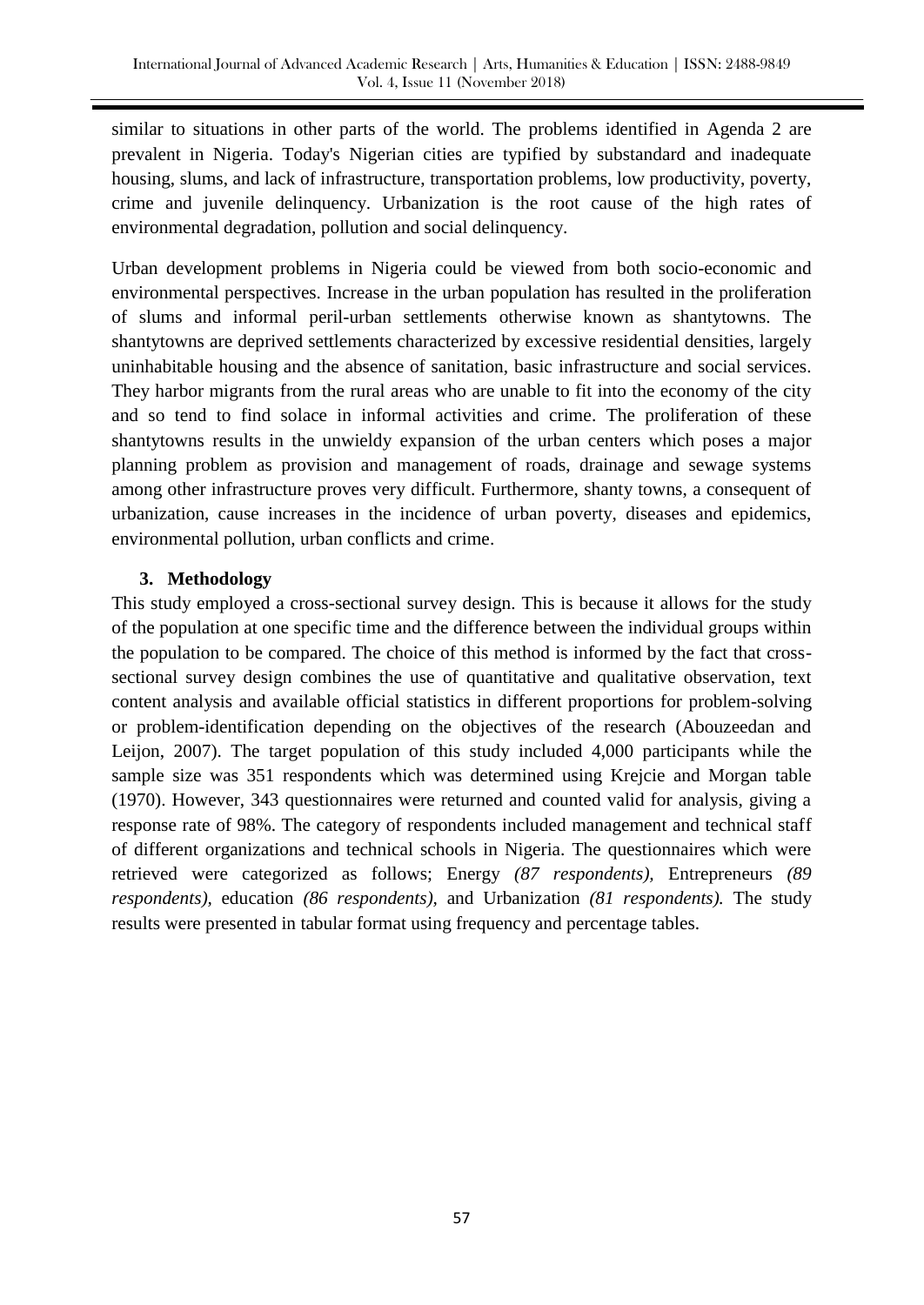# **4. Findings**

|       |                               | <b>Frequency</b> | Percent | <b>Valid</b>   | <b>Cumulative</b> |
|-------|-------------------------------|------------------|---------|----------------|-------------------|
|       |                               |                  |         | <b>Percent</b> | <b>Percent</b>    |
| Valid | <b>Technical Competence</b>   | 28               | 32.2    | 32.2           | 32.2              |
|       | <b>Adequate Funding</b>       | 25               | 28.7    | 28.7           | 60.9              |
|       | <b>Government Policies</b>    | 19               | 21.8    | 21.8           | 82.8              |
|       | Political and Legal framework | 11               | 12.6    | 12.6           | 95.4              |
|       | Insecurity                    | $\overline{4}$   | 4.6     | 4.6            | 100.0             |
|       | Total                         | 87               | 100.0   | 100.0          |                   |

# **Table 1***:* **The Challenges Facing the Energy Sector in Nigeria**

Source: *Primary Data, 2016*

Table I revealed that majority of the respondents noted that technical competence was the major challenge in the energy sector, followed by lack of adequate funding, poor government policies, lack of better political and legal framework and high level of insecurity specifically posed by Boko Haram in the Northern zone of Nigeria.

|       |                   | Frequency | <b>Percent</b> | <b>Valid</b><br><b>Percent</b> | <b>Cumulative</b><br><b>Percent</b> |
|-------|-------------------|-----------|----------------|--------------------------------|-------------------------------------|
| Valid | Electricity       | 33        | 37.1           | 37.1                           | 37.1                                |
|       | Access to finance | 23        | 25.8           | 25.8                           | 62.9                                |
|       | Transportation    | 14        | 15.7           | 15.7                           | 78.7                                |
|       | <b>Tax Rates</b>  | 10        | 11.2           | 11.2                           | 89.9                                |
|       | Corruption        | 6         | 6.7            | 6.7                            | 96.6                                |
|       | Access to land    | 3         | 3.4            | 3.4                            | 100.0                               |
|       | Total             | 89        | 100.0          | 100.0                          |                                     |

 **Table** *2: The* **Challenges Affecting Entrepreneurs in Nigeria**

Source; *Primary Data, 2016*

Table 2 revealed that majority of the entrepreneurs noted that electricity and access to finance were their greatest impediment to the success of their businesses. However, other impediments to the successes of these businesses included poor road network that makes transportation a big challenge most especially in remote areas; followed by high tax rates that is marred with bribery and corruption hence posing tax evasion and avoidance among the potential tax payers.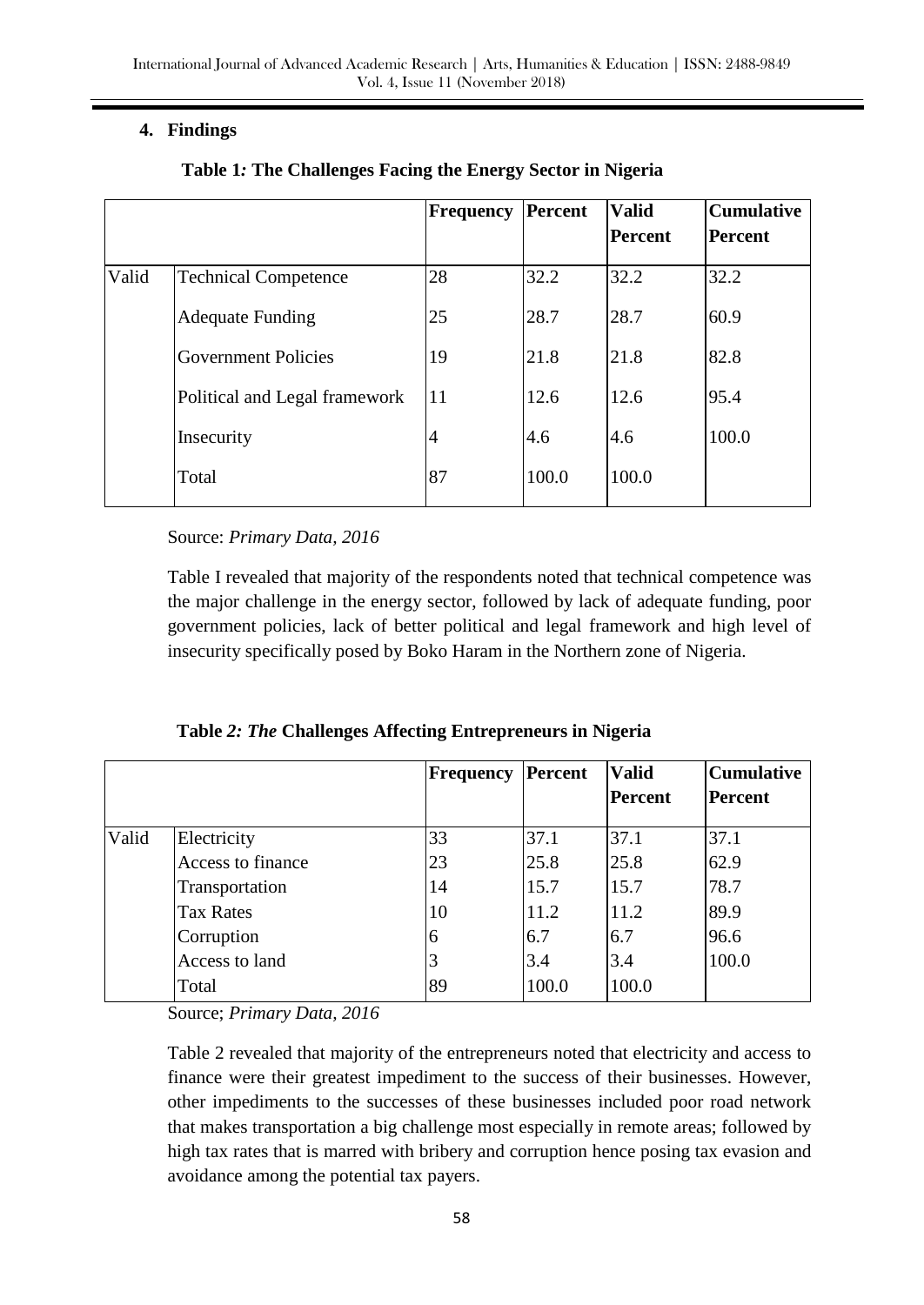|                                         | <b>Frequency</b> | <b>Percent</b> | <b>Valid</b>   | <b>Cumulative</b> |
|-----------------------------------------|------------------|----------------|----------------|-------------------|
|                                         |                  |                | <b>Percent</b> | <b>Percent</b>    |
| Discrimination against graduates of     | 22               | 22.6           | 25.6           | 25.6              |
| technical institutions                  |                  |                |                |                   |
| Societal respect for the "scholars" and | 17               | 19.8           | 19.8           | 45.3              |
| disdain for "mechanics"                 |                  |                |                |                   |
| Poor implementation of staff            | 14               | 16.3           | 16.3           | 61.6              |
| development training policy             |                  |                |                |                   |
| Low enrollment in technical schools     | 13               | 15.1           | 15.1           | 76.7              |
| insufficient laboratory and workshop    | 11               | 12.8           | 12.8           | 89.5              |
| equipment                               |                  |                |                |                   |
| Absence of partnership between training | 19               | 10.5           | 10.5           | 100.0             |
| institutions and industry               |                  |                |                |                   |
| Total                                   | 86               | 100.0          | 100.0          |                   |

# **Table 3: Challenges Facing Technical and Vocational Training Educational System in Nigeria**

#### Source: *Primary Data, 2016*

Table 3 revealed that majority of the respondents noted that discrimination against graduates of technical institutions is a very big challenge to TVET, followed by societal respect for the "scholars" and disdain for "mechanics", poor implementation of staff development training policy, low enrollment in technical schools, insufficient laboratory and workshop equipment, and absence of partnership between training institutions and industry.

|                           | Frequency | <b>Percent</b> | <b>Valid</b>   | <b>Cumulative</b> |
|---------------------------|-----------|----------------|----------------|-------------------|
|                           |           |                | <b>Percent</b> | Percent           |
| Valid growth of slums     | 25        | 30.9           | 30.9           | 30.9              |
| access to piped water     | 21        | 25.9           | 25.9           | 56.8              |
| access to electricity     | 19        | 23.5           | 23.5           | 80.2              |
| waste disposal            | 10        | 12.3           | 12.3           | 92.6              |
| sanitation and healthcare | 6         | 7.4            | 7.4            | 100.0             |
| Total                     | 81        | 100.0          | 100.0          |                   |

# **Table 4: Challenges Facing the Urbanization of Nigeria**

Source: *Primary Data, 2016*

Table 4 revealed that majority of the respondents noted that the challenges facing urbanization in Nigeria is the high level of slum growth, followed by lack of access to piped water, lack of access to electricity, poor waste disposal and poor sanitation and healthcare.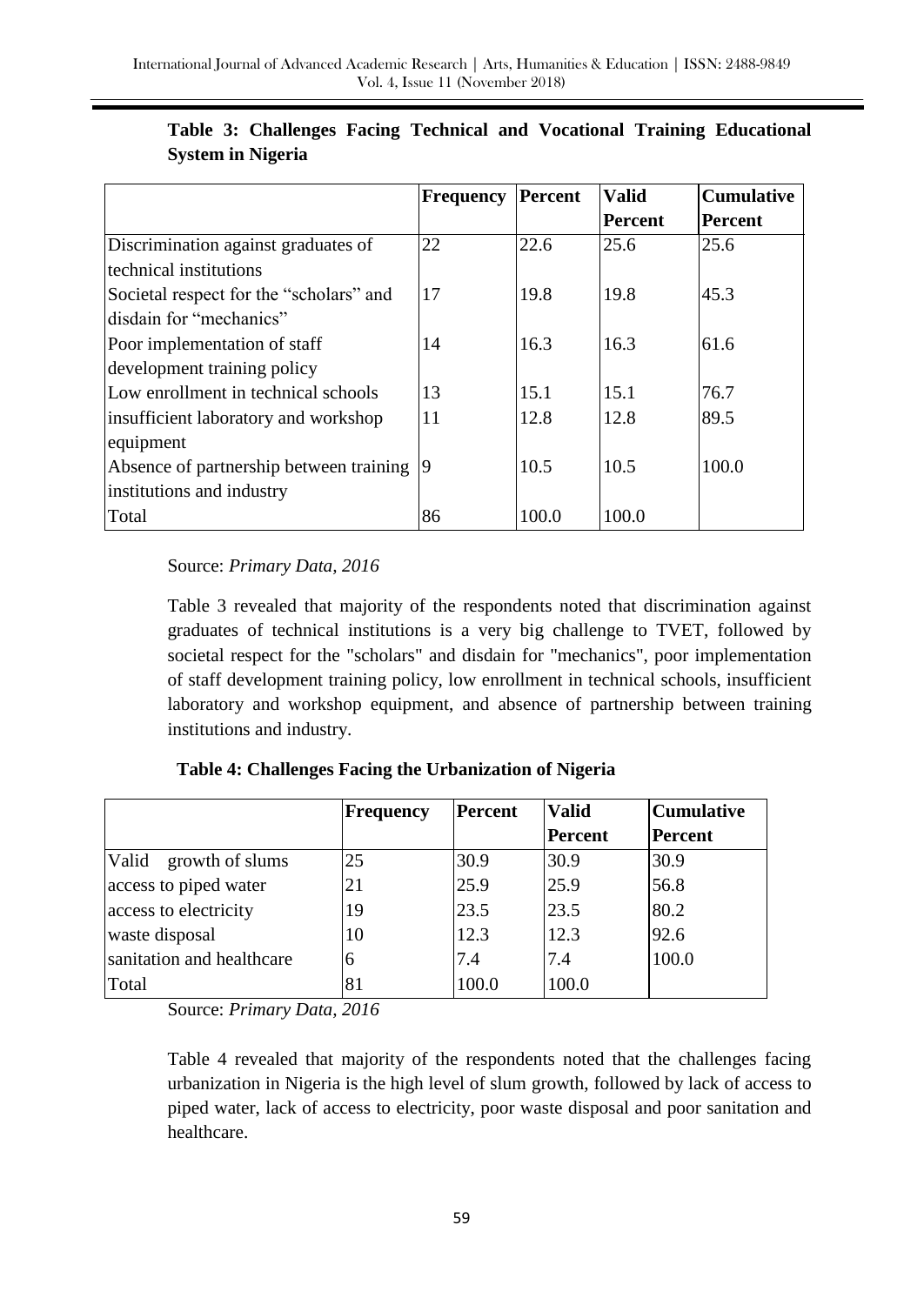#### **5. Empirical Evidence**

The unstable power supply in Nigeria has for a long time forced the closure of several potential entrepreneurial businesses in the country. For Instance, a survey by Manufacturers Association of Nigeria (MAN) revealed that a total of 834 companies shut down their operations in 2013. The closure of the 834 companies was attributable to epileptic power supply, high cost of alternative sources of electricity and multiple taxes, which resulted in huge cost of doing business. The closure of these companies further compounded the already bad state of unemployment in the nation (Oyelola and Ajiboshin, 2013).

In regard to the energy sector, lack of technical competence remained and may continue to be a major challenge towards the development of energy systems in Nigeria. The technical failures of energy development systems can be traced to lack of understanding of local energy requirements, lack of research and development to adapt technologies to local conditions, resources and requirements; lack of local skilled labour to install, operate and maintain the equipment properly and lack of access to spare parts (Okafor and Joe-Uzuegbu, 2014). It is on record that most of the pilot programmes are carried out in rural communities. These communities are quite remote that most initial installers will not be willing to get back there to render maintenance services. Even when they do, the professional charges are beyond the capabilities of beneficiary rural dwellers. The concept, design, application and use of most energy devices are conceived without any local input, and there is little or no effort to the system to various usage requirements. The result is that anytime it becomes difficult to get assistance in terms of component or intellectual property, as may be needed to maintain the energy systems, the systems will simply face redundancy and finally abandonment by the user (Garba and Bashir, 2012).

In regard to TVET, today in Nigeria, population growth and urbanization; poverty and lack of income generating capacity and failure of graduates from schools system to secure employment clearly highlights the importance of career development which is achievable through TVET. To enable those still in post-secondary schools to be relevant to the world of work as well as to draw the majority of jobless people out of the unemployment market, there is need to reposition TVET as the best means to improve economic opportunities for the teaming youths which will eventually enhance economic development of Nigeria (Yusuff and Soyemi, 2012).

In regard to urbanization, majority of Africa's population growth is expected to take place in urban areas largely due to rural-urban migration. Rapid urbanization in Africa has been accompanied by new and challenging environmental problems. A sizeable proportion of urban dwellers in Sub-Sahara Africa live in slum conditions, without durable housing or legal rights to their land. At least one-quarter of African city dwellers do not have access to electricity. The World Health Organization (2004) reported that an estimated 43 percent of urban dwellers had access to piped water. After a decade, not much has changed. Waste disposal presents a tremendous health hazard in many urban areas. Clearly, current patterns of urbanization do not have consistent desire to have ecologically friendly sustainable development in Nigeria.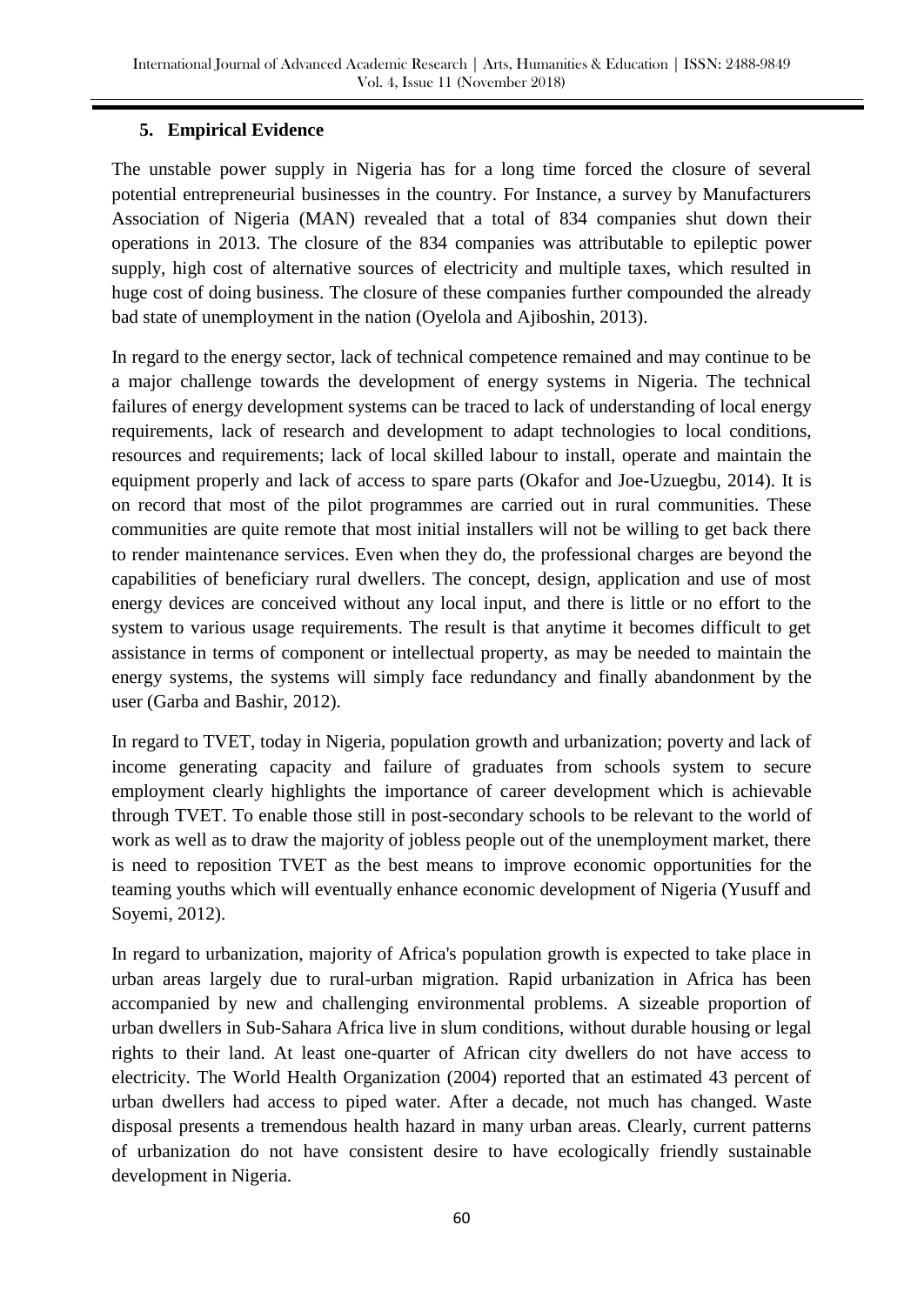#### **6. Conclusion**

Nigeria's economic and social aspects of development can better be realized when education through technical and vocational education and training is embraced, or energy is efficiently developed into a sustainable level, entrepreneurship is widely encouraged, and urbanization is carefully observed. This is because these developmental aspects could be argued to be the way forward if Nigeria should realize any sustainable development; the Nigerian government has never been in short supply of policies, programmes or reforms aimed at alleviating the challenges confronting the economy and the livelihood of its citizens. But what is usually in short supply is the political will to successfully implement these policies and programmes to tackle these challenges. It has been argued that commitment to sustainable socio-economic development both for the present and future generations will be meaningless if collaborative approach is not employed.

#### **7. Recommendations**

It is therefore recommended that the following institutions and policies be enhanced in order to make way for sustainable economic and social development in Nigeria; Firstly, facilities and material resources need for energy development in Nigeria especially for that of hydro power, solar energy installation, biogas and biomass Technology should be up-graded to generate stable power drive for energy development. The government should alternatively import facilities to complement the existing domestic facilities so that efficiency and effectiveness can be justified optimally.

- Secondly, the Nigerian government needs to shift from over-dependence on oil and place more attention on the development of small & medium sized enterprises for sustainable economic development in Nigeria, Economic prosperity in Nigeria, as in the rest of the world, depends on strong and empowered private sector to lead micro, small and medium enterprises to a higher level of growth which would significantly contribute to the country's economic well-being.
- Thirdly, achieving sustainable social development through technical and vocational education and training requires collective and serious efforts and strong commitments on the pan of parents/guardians, educational institutions/training providers, employers and government. Parents should support children to choose vocational education track and reject the perception that TVET is for less academically endowed,
- Last but not least, there is need for urban regeneration and enhanced infrastructural development. As the population of an urban centre increases, its need for infrastructure such as transportation, water, sewage and facilities such as housing, commerce, health, schools, recreation and others increases; therefore, increasing the environmental carrying capacity of the urban areas is necessary for enhancing the live ability of cities in Nigeria. Massive rehabilitation and expansion of urban infrastructure in the country should be taken more seriously. This should be done to address the challenges of urbanization, urban governance, land management and shelter in Nigeria. The issues of poverty (rural and urban) and sustainable urban cities should continue to receive the attention of the government, just as the political will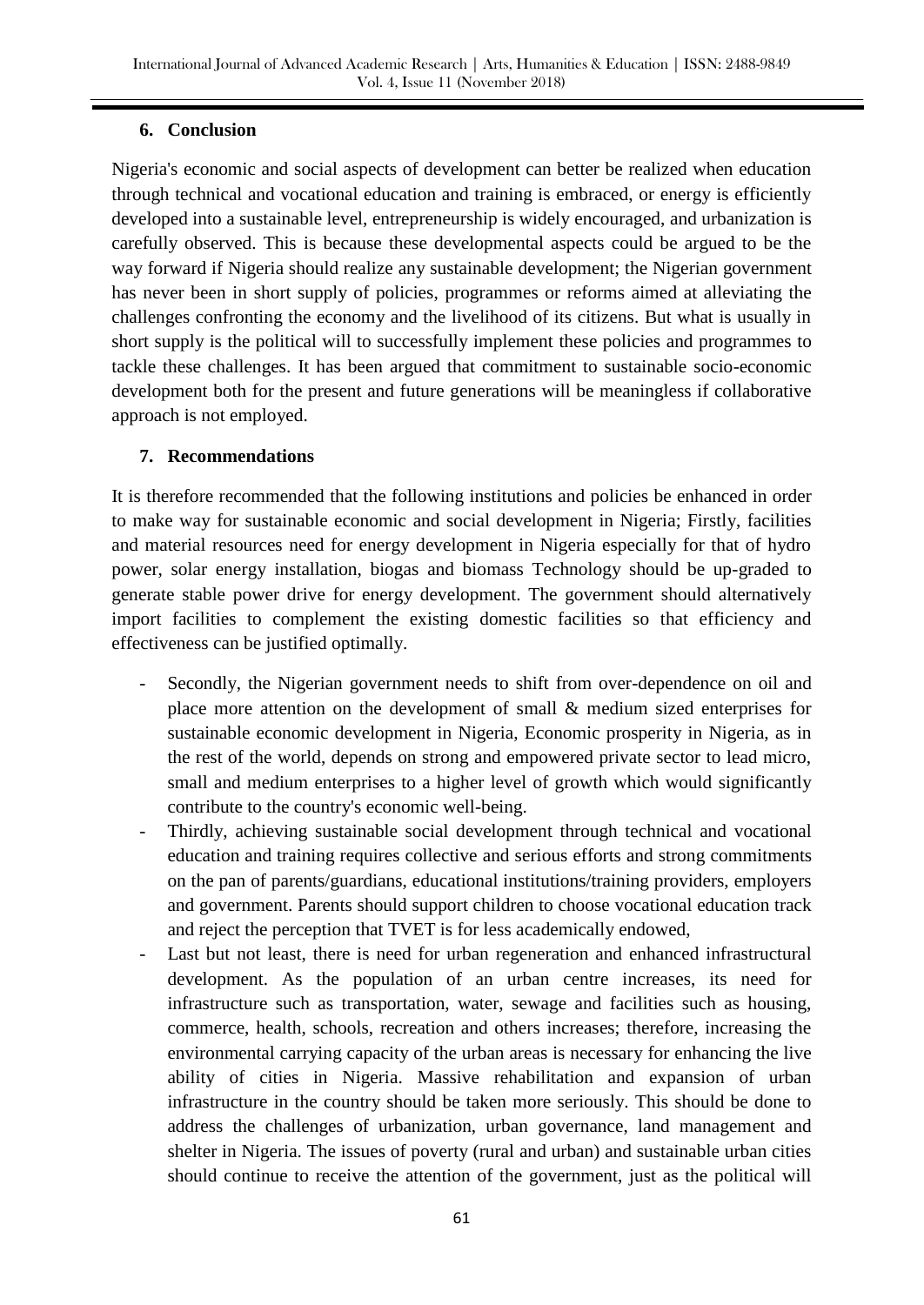and commitment to formulate and implement programmes and policies for development planning, housing, infrastructural development and urban management should be accelerated.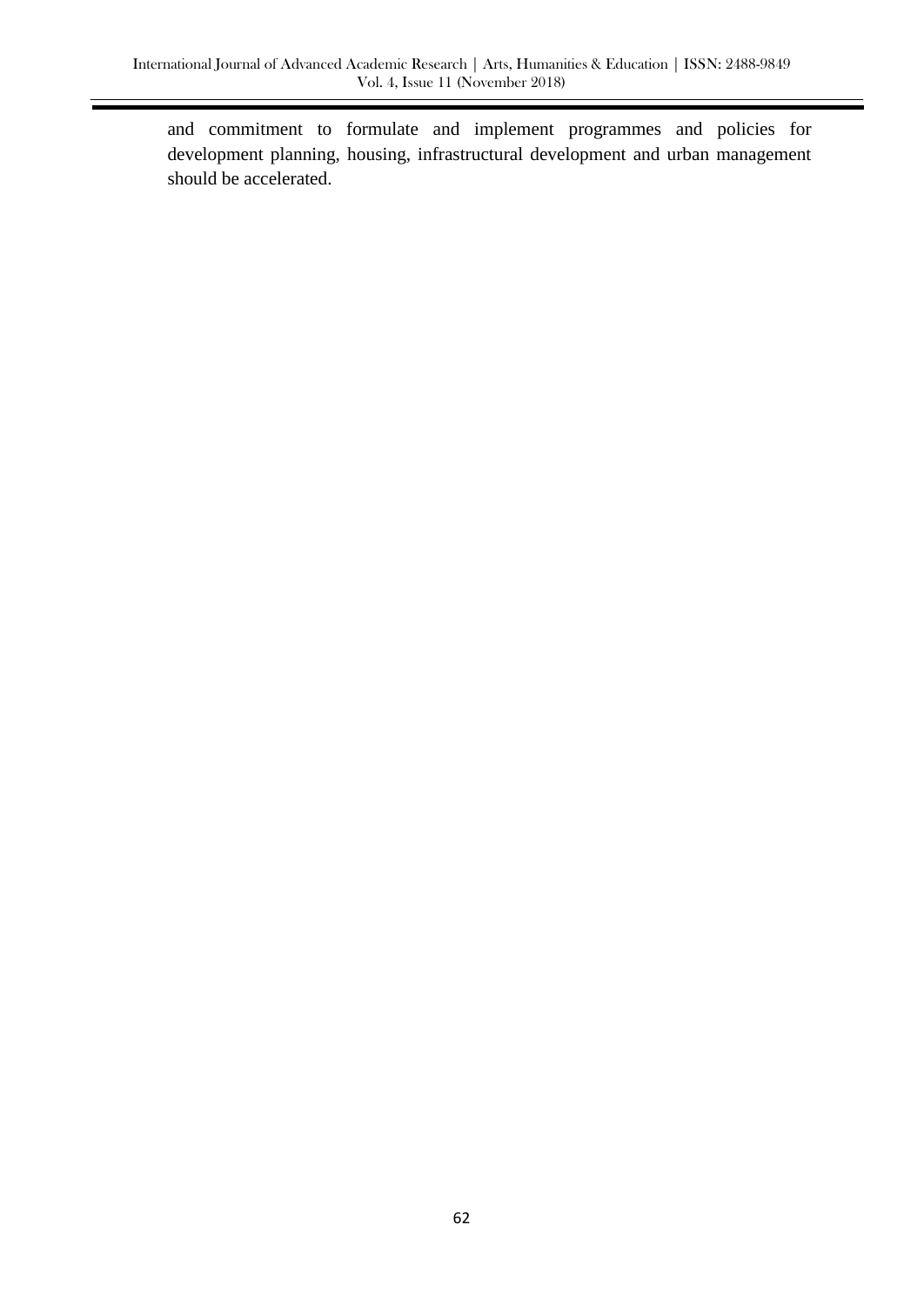#### **References**

- Abouzeedan, A., & Leijon, S. (2007). Critical Review of the Usage of Cross-Sectional Studies in Social Sciences and the Connect to Traditional Research Methods. Paper Presented at the 10<sup>th</sup> Uddevalla Symposium, 14 -16 June, Uddevalla, Sweden. Research Report, University West.
- Abubakar, A. B. (2013). Education and Sustainable National Development in Nigeria: Challenges and Way Forward. *Mediterranean Journal of Social Sciences,* Vol. (4): 147-151.
- Amaewhule, K. (2014). What are the Constraints Facing the Development and Implementation of an Energy Efficiency Policy in Nigeria and how can these be overcome.
- Ariyo, D. (2015). Small Firms are the Backbone of Nigerian Economy. Retrieved from [http://www.africaeconomicanalysis.org.](http://www.africaeconomicanalysis.org/)
- Brundtland, H. (1987). *Our Common Future: World Commission on Environment and Development.* Oxford University Press.
- Chu, H. M., Kara, O., & Benzig, C. (2010). An Empirical study of Nigerian Entrepreneurs: Success Motivations, Problems and Stress. *International Journal of Business Research. Vol. (3): 32-48.*
- Garba, A.O., & Bashir, M.D. (2012). Estimation of the Global and Diffuse Components of Solar Radiation for Some Nigerian Cities. *Nigeria Journal of Solar Energy. 5:* 16- 24.
- Heal, G. (2009). Climate Economics: a Meta-Review and some Suggestion for Future Research, *Review of Environmental Economics and Policy,* 3 (1): 4-21.
- Mohammed, M. A., Babagana, G., Bitrus, K. H., & Mustapha, A. H. (2015). Challenges to Energy Sustainability in Nigeria as a Developing Nation and the way Forward. *Applied Research Journal Vol. 1, Issue, 2, pp.46-50.*
- Okafor, E.N.C., & Joe-Uzuegbu, C.K.A. (2014). Challenges to Development of Renewable Energy for Electric Power Sector in Nigeria. *International Journal of Academic Research,* 2(2): 211.
- Oyelola, O. T., & Ajiboshin, I. O. (2013). Entrepreneurship for Sustainable Economic Growth in Nigeria. *Journal of Sustainable Development Studies. Vol. (2): 197-215.*
- Sen, A. (2000). Social Exclusion: Concept, Application, and Scrutiny, Social Development Papers No. 1 Office of Environment and Social Development Asian Development Bank.